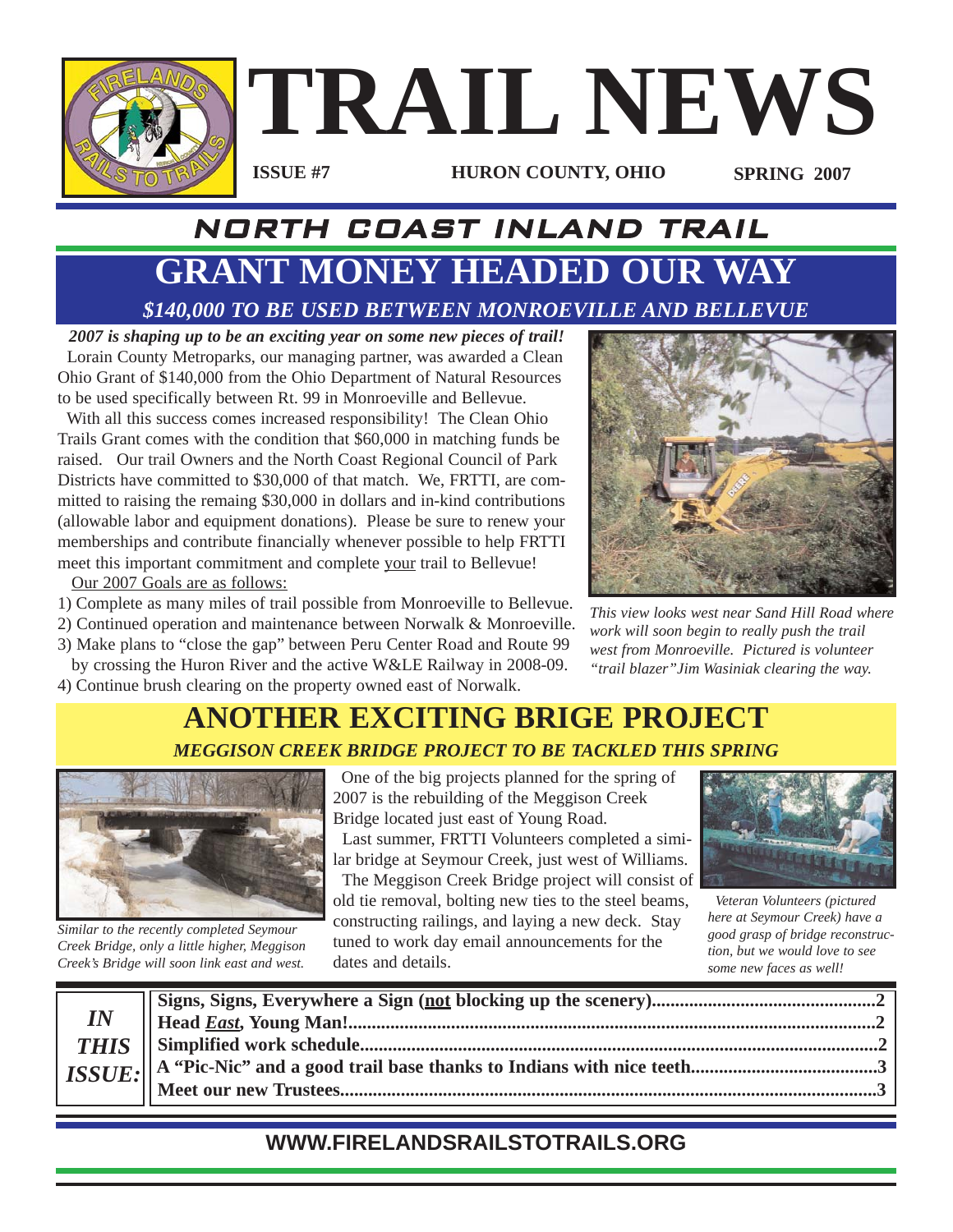# **NEW SIGNS...** *ON THE TRAIL AND ON THE ROAD!*





*Motorists on US20 heading east from Monroeville can't help but notice the big NCIT sign as they pass below the rail trail.* 

*At Peru Center Road in Monroeville, skiers glide past this sign that lets trail users know who we are and how to get involved.* 

Inspired by railroad practices of placing signs on bridges proclaiming "Look at us!", Trustee Joe Mantey designed signs for our many trailheads and a big sign for the trail overpass at US20 heading east from Monroeville.

"The big NCIT sign at US20 is seen by thousands of people each day - many of whom don't realize the project is alive and well", Joe said. "That's a lot of free advertising". Other trails nationwide, like the Montour Trail in Pennsylvania, also have their trail names on bridges.

In addition, smaller signs have been placed at trailheads to let trail users know who is behind the trail project and how to get involved. Inquiries, membership, and involvement have spiked in the weeks following the installation. At the February 24th Business Expo in Norwalk, visitors to the FRTTI booth from points west (Bellevue, Clyde, and Fremont) remarked, "Hey! We just saw your trail sign overhead on our way in!" The signs were fabricated by Bulldog Graphics.

Next on the "wish list" is an informational kiosk at the trailheads in both Norwalk and Monroeville. See page 4.

# **WORK DAYS BEGIN EAST OF NORWALK**



*Kate Mantey and Stan Bernhardt inspect the stone culvert near Medusa Road last November.*

While most work days have been spent between Norwalk and Monroeville the past few years, brush clearing has begun for the first time on the property owned east of Norwalk.

Back in November, several FRTTI Members hiked the existing foot path and assessed conditions of this future piece of recreational trail.

Much overgrowth will have to be cut back but with more and more volunteers the work should progress steadily over a series of work days.



*The Collins community will soon be home to a new piece of trail.* 

**SIMPLIFIED SCHEDULE for 2007**

#### **WORK DAYS...**

are now held the FIRST SATURDAY and THIRD SUN-DAY of each month from 8:00 am to 12:00 noon. Work day confirmations are sent out via email to subscribing members a few days before with the tasks at hand and specific meeting places listed. No tools? No problem! Simply show up and lend a hand. Work days range from brush clearing to grass trimming to bridge building. You'll feel a sense of pride and meet some new friends.



**MONTHLY MEETINGS...**



are open to all FRTTI Members and anyone interested in rails to trails. Meetings are held the first Thursday of each month at 7:00 pm at the Highway Patrol Post on South Norwalk Road. You and your ideas are welcome!



*Alex Fries captured these icicles at the Stone Viaduct west of Norwalk. Some measured more than 20' long!*

**There are those who walk through life looking to be entertained...** *and their satisfaction fades like the stars at dawn...* **And there are those who continue to carve their own trail...** *and their rewards are enjoyed by generations that follow. - FRTTI Trail Volunteer turned wise man*

## **2** NORTH COAST INLAND TRAIL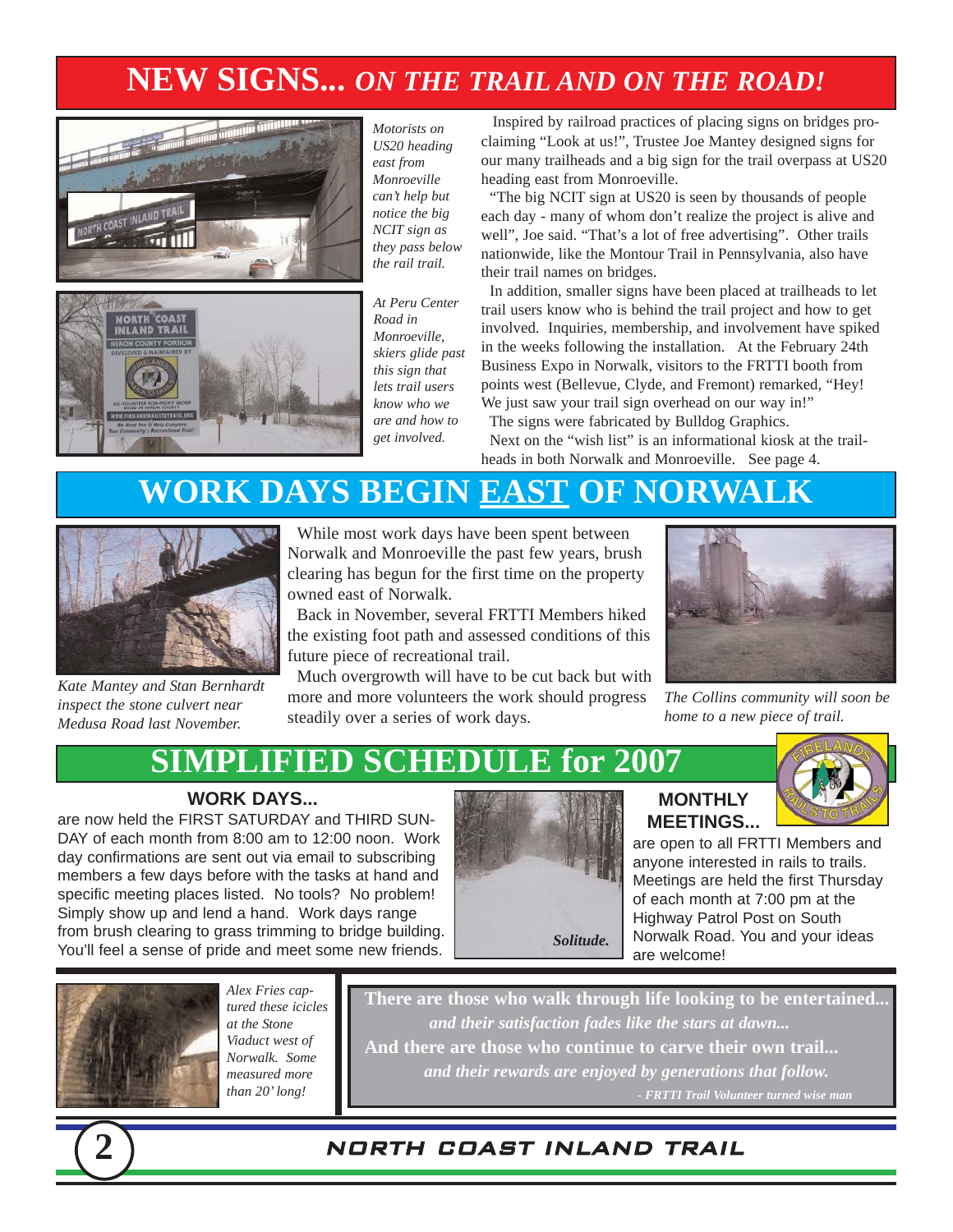### **SKIERS AND SNOWSHOERS MAKE THEIR MARKS**



The Blizzard of 2007 created ideal conditions for a group of thirteen cross-county skiers and showshoers on Sunday, February 18. After a delicious breakfast at the Monroeville K of C, these volunteers decided to take a break from the normal work day to lace up and head east through the fresh snow. Some drifts measured four feet deep!

More trail outings such as night bike rides and nature walks will be scheduled this spring.



# **ANNUAL MEETING**



**Meet our new Trustees...**

*Steve Siesel* is an avid cyclist. skier, kayaker, and outdoorsman. He and his wife Jean live in Holiday Lakes and enjoy sharing in these activities. Steve is a conductor for Norfolk Southern Railroad.

*Lisa Wendt* has lived south of Monroeville with her husband Tim for nearly 23 years and enjoys nature, birding, camping, hiking, and cross-country skiing. Lisa got involved with FRTTI when she and her friend Sherry Pifer starting using the trails and both became volunteers. "The dedicated and talented trail volunteers got me hooked on this project", Wendt said. "I found I really liked blazing the trails for others!"

The Annual Meeting of FRTTI was held February 1 at Berry's Restaurant in Norwalk. Molly Doss of Monroeville was the guest speaker.

"When I went to the trail ground breaking ceremony several years ago and saw Joe Missler cut some brush on the edge of *miles* of trees, I thought, Wow, you have a long way to go! But now I see what progress really is", explained Molly.

"I wanted to see one of my sons ride the trail to Norwalk and now he can". Molly went on to praise the efforts of the volunteers who kept at it and continue to expand the trail.

#### **2007 BOARD**

Stan Bernhardt, Vice Pres. Paul Douglas, Trustee Joyce Dupont, Trustee Doug Jaqua, Treasurer Fritz Kuenzel, Trustee Joe Mantey, Trustee Joe Missler, Secretary Gordon Oney, President Steve Siesel, Trustee Lisa Wendt, Trustee

# *PRESERVING OUR* **RAILROAD HERITAGE**

**SCHOOL PIC-NIC - The Public Schools will have** their Annual Pic-Nic on Friday, the 25th inst., at Prairie Switch beyond Monroeville. - The Cleveland & Toledo Railroad Company have generously offered to carry the scholars to and from the grove free of charge, and citizens for a *dime.* The public are invited to attend. *May 25, 1860*

*"Prairie Switch" was a spot in the timetable that consisted of a siding near an oak grove. Today the siding is long gone and the oaks are a private campground.*

**THE PIC NIC -** The annual Union School Pic Nic came off on Friday last, according to announcement. Including scholars, teachers, parents and 'outsiders'' there was a company of from 1,000 to 1,200. The C. & T. Railroad Co., with its usual generosity on such occasions, furnished the pupils and teachers with free transportation, to the place of meeting and back, and others at 20 cents each. No labor was spared on the part of the teachers of the school and employees of the Road to make the excursion pleasant and safe for the army of "little ones" who went on the excursion. Though the weather was exceedingly warm, the day was very pleasantly spent. *May 26, 1863 Reflector*

*Did you ever notice that even after a big rain, there are very few puddles on the trail? The reason for the good drainage can be traced to this article from Dec. 20, 1872 Norwalk Reflector. Loads of fresh ballast were brought in shortly after the LS&MS takeover of the former Cleveland and Toledo Railroad line...*

**THE LAKE SHORE ROAD --** The Toledo Commerical has the following: "For the purpose of obtaining ballasting, the Lake Shore & Michigan Southern Railroad Company have recently laid a track from their main line, at a point three miles east of Port Clinton, northwardly to the sand ridge, connecting Catawba Island and the Peninsula. The company have purchased the land (or rather sand) the whole length of the ridge, and erected a neat and substantial boarding house for their workers. They are now taking out and distributing along the line from sixty to eighty car loads of sand and gravel per day. The surface of the ridge, to the depth of two or three feet, consists of fine sand; below this is course gravel of the best quality for ballasting purposes.

The workman have exhumed several human skeletons. From the position in which they were found, and from the shape of the skull, they are without doubt the remains of Indians. They were found lying upon the right side, with faces to the east. Dentists in their day would have found but little to do if all had as perfect teeth as the specimens disinterred." *-Articles from Fritz Kuenzel* 

*Locomotives like this 4-4-0 "American" No. 109 (built in 1869) would have been the typical steam power on the LS&MS line through Norwalk in the 1870's. We also know the cylinder dimensions and driver height, but could anyone identify these men? What would they think of our Rail-Trail?*



HURON COUNTY'S RECREATIONAL TRAIL **3**